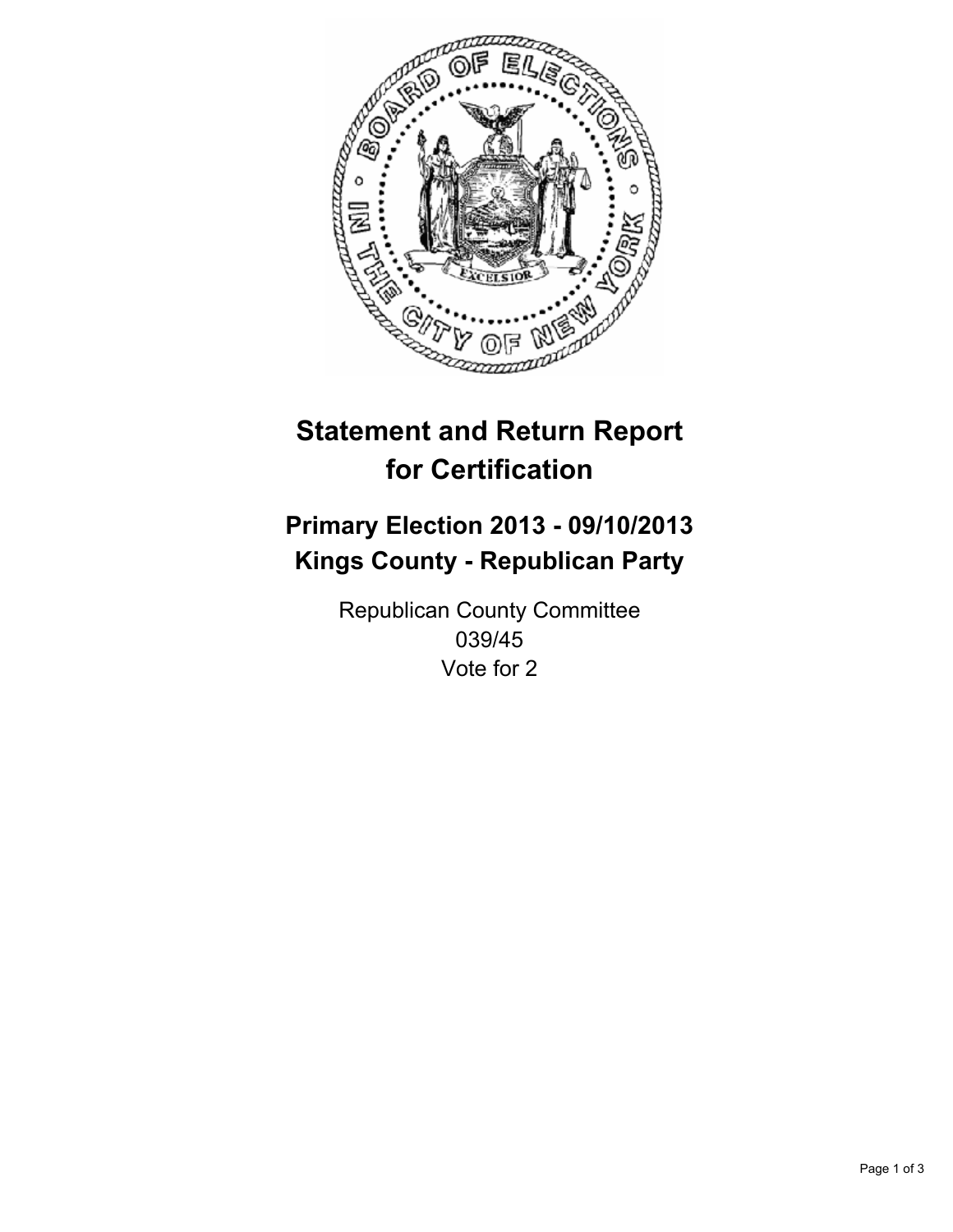

## **Assembly District 45**

| <b>EMERGENCY</b>           | 0        |
|----------------------------|----------|
| ABSENTEE/MILITARY          | 0        |
| <b>FEDERAL</b>             | 0        |
| SPECIAL PRESIDENTIAL       | 0        |
| AFFIDAVIT                  | $\Omega$ |
| <b>SOFIA VAYTMAN</b>       | 2        |
| LIDIA GERSHKOVA            | 5        |
| <b>VLADIMIR M. OPENDIK</b> | 5        |
| RICHARD HEDAYA             |          |
| <b>Total Votes</b>         | 13       |